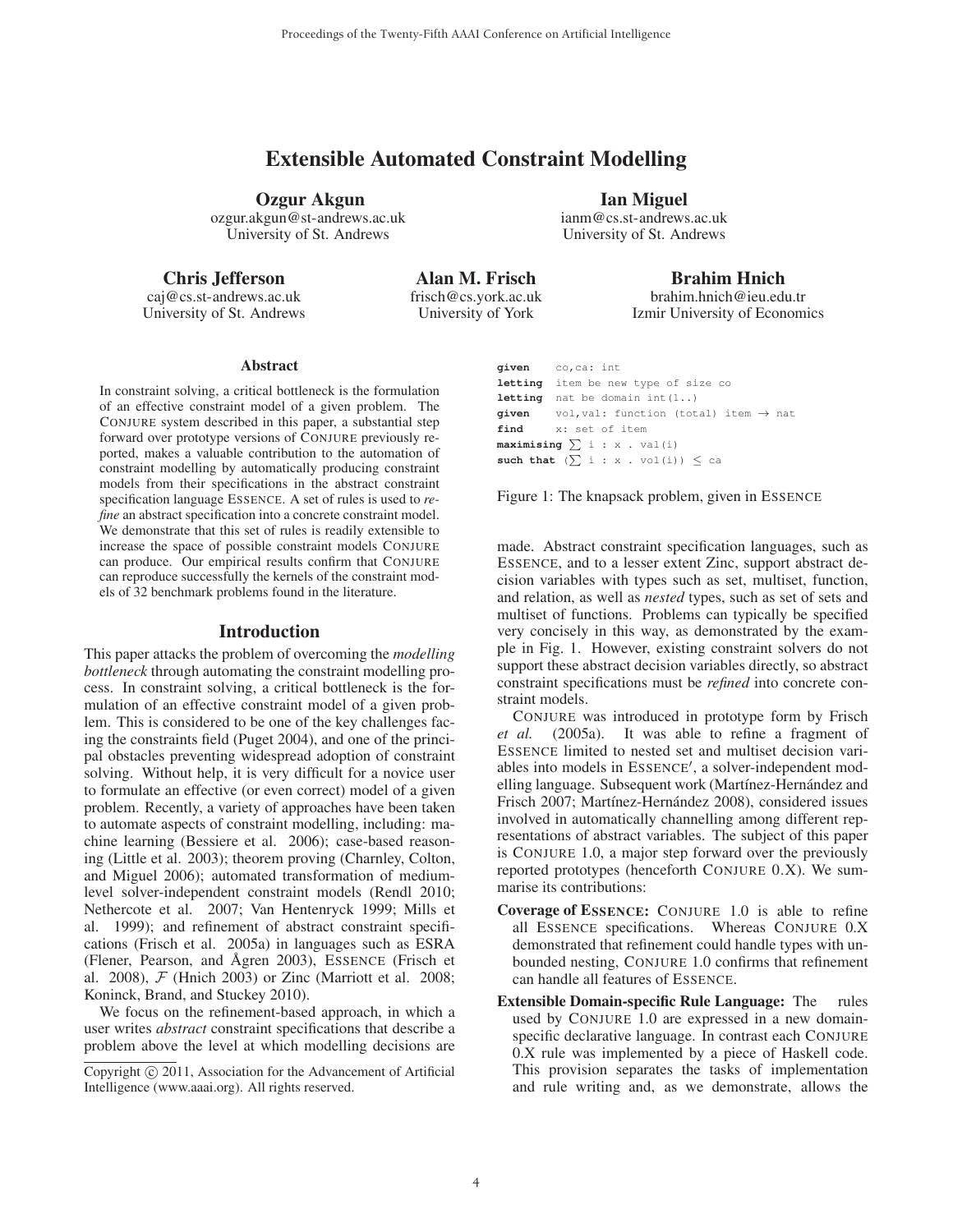straightforward addition of new rules to extend the space of possible constraint models CONJURE can produce.

- Refinement at a Finer Grain: CONJURE 0.X performed refinement at the level of an individual constraint. This greatly inflates the size of the rule base unnecessarily. Moreover, it requires constraints to be flattened prior to refinement – that is decomposing nested expressions into atomic constraints through the introduction of auxiliary variables As we will show, this process can mask the structure of the original specification and lead to weaker models. By contrast, CONJURE 1.0 rewrites expressions rather than essentially entire constraints, which both reduces the number of rules required and allows us to exploit specification structure to the benefit of the models generated.
- Extensive Evaluation: Our working hypothesis is that the  $k$ ernels<sup>1</sup> of constraint models generated by experts can be automatically generated by refining a problem's specification. The much broader coverage of ESSENCE afforded by CONJURE 1.0 has allowed us to test this hypothesis in much greater detail than previously.

#### Background

ESSENCE (Frisch et al. 2008) is a language for specifying combinatorial (decision or optimisation) problems. It has a high level of abstraction to allow users to specify problems *without* making constraint modelling decisions, supporting decision variables whose types match the combinatorial objects problems typically ask us to find, such as: sets, multisets, functions, relations and partitions. First introduced by the language is its support for the *nesting* of these types, allowing decision variables of type set of sets, multiset of sets of functions, *etc*. Hence, problems such as the Social Golfers Problem (Harvey 2001), which is naturally conceived of as finding a set of partitions of golfers subject to some constraints, can be specified directly without the need to model the sets or partitions as matrices.

An ESSENCE specification (see (Frisch et al. 2008) for full details), such as that in Fig. 1, identifies: the parameters of the problem class (given), whose values are input to specify the instance of the class; the combinatorial objects to be found (find); and the constraints the objects must satisfy to be a solution (such that). An objective function may also be specified (min/maximising) and, for concision, identifiers may be declared (letting).

Today's constraint solvers typically support decision variables with atomic types, such as integer or Boolean, have limited support for more complex types like sets or multisets, and no support for nested complex types. Hence, abstract specifications are *refined* by modelling abstract decision variables as constrained collections of variables of unnested primitive types. CONJURE 1.0, like CONJURE 0.X, employs a system of rules to refine ESSENCE specifications into constraint models in ESSENCE' (Rendl 2010), a language derived from ESSENCE mainly by removing facilities for abstraction and adding facilities common to existing constraint solvers and toolkits. From ESSENCE' a tool such as TAILOR (Rendl 2010) can be used to translate the model into the format required for a particular constraint solver.

An abstract specification typically can be implemented by many alternative concrete constraint models. CONJURE is intended to generate these alternatives by providing multiple refinement rules for each abstract type, corresponding to the various ways in which a decision variable of that type can be modelled. Furthermore, for each way of modelling the decision variables there can be multiple rules to generate alternative models for a constraint on those variables. Consequently, CONJURE often generates many alternative models for an input specification. We aim to encode each rule that for some problem is used in the generation of some good (or perhaps reasonable) model. Given a problem specification and a set of rules the system generates all possible models. If we have encoded a sufficient set of rules, then the kernels of all good (or reasonable) models of the problem should be contained within the set of models. In future, we will investigate restricting this set to *good* models and the selection of either one recommended model or a portfolio of models with complementary strengths.

### The CONJURE 1.0 Architecture

CONJURE 1.0 is structured like a compiler. Its pipeline starts with parsing, validating the input, and type-checking. After these foundation phases, it prepares the input specification for, and performs, refinement, and does some housekeeping:

- 1. Parsing
- 2. Validation
	- *Are all identifiers defined?*
	- *Check consistency of declarations. e.g. a function variable cannot be declared both total and partial.*
- 3. Type Checking
- 4. Refinement
- 5. Model Presentation

Phases 1–3 are foundational, while Phase 5 aids perspicuity. Phase 4 is the core of the refinement process, and is the focus of the remainder of the paper. It consists of multiple reentrant levels: following each rule application the process returns to Phase 4i) in case the result of the rule requires the attention of any of the other levels. We summarise Phase 4:

- 4i) Partial Evaluation CONJURE 1.0 contains a partial evaluator for ESSENCE. This not only simplifies the output models, but also saves the system from applying rules to expressions that can be evaluated readily.
- 4ii) Representation Selection Refinement of an abstract expression depends crucially on the representation of the abstract decision variables and parameters it involves. Hence, it is natural<sup>2</sup> to select decision variable representations first. This also simplifies the generation of channelling constraints (Level iii) considerably. Typically *structural* constraints are added to the variables in the

<sup>&</sup>lt;sup>1</sup>By which we mean to exclude advanced features of models, such as symmetry breaking and implied constraints.

<sup>&</sup>lt;sup>2</sup> Although in contrast with CONJURE 0.X.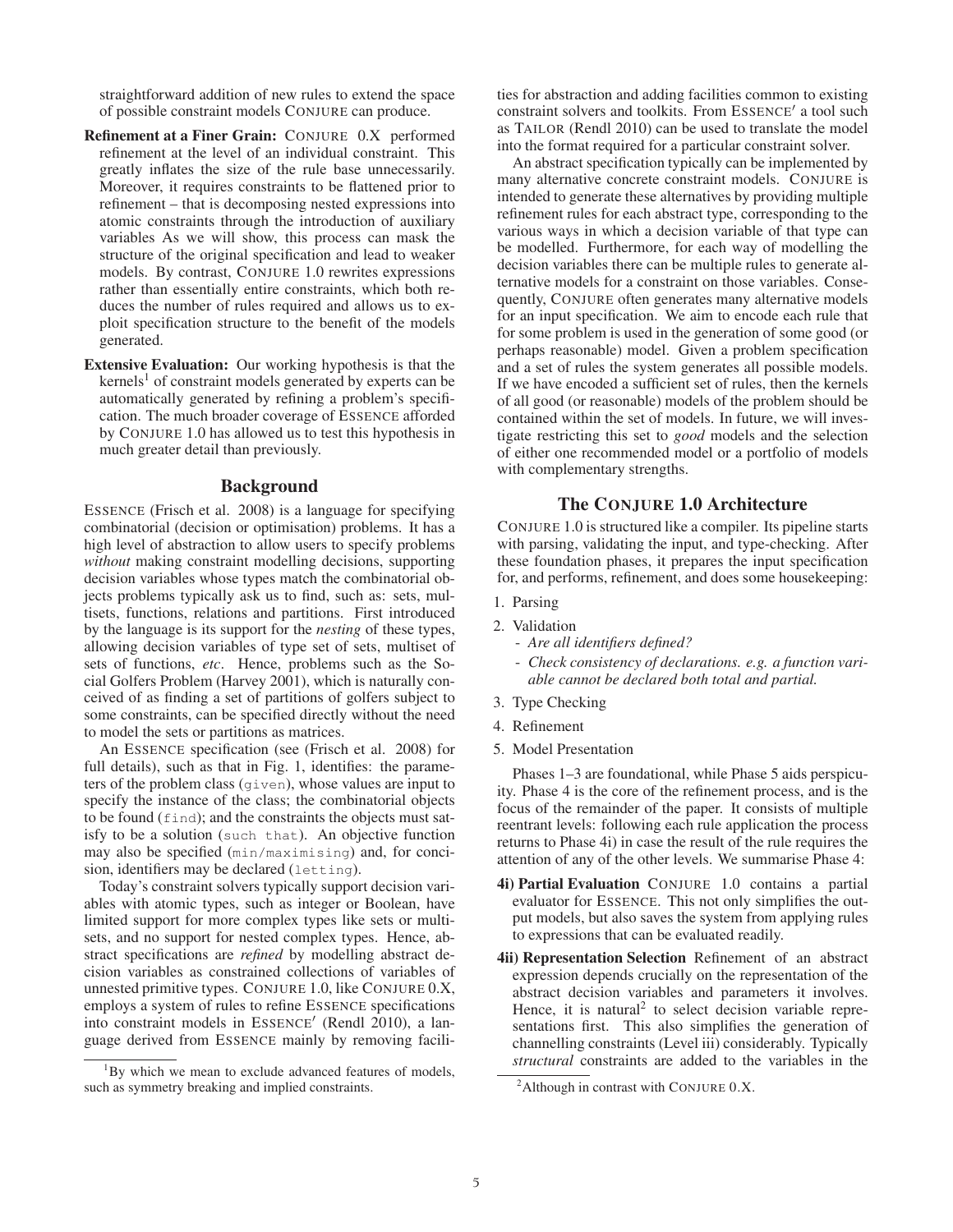concrete representation to ensure that the abstract variable is properly represented. For example, if a set of cardinality *n* is represented by a matrix *M* containing *n* elements then the structural constraint *alldifferent(M)* needs to be added.

- 4iii) Auto-Channelling Since different occurrences of a variable can have different representations, constraints are necessary to maintain consistency among these different representations. Such constraints are called *channelling* constraints (Cheng et al. 1999). Following previous work (Martínez-Hernández and Frisch 2007; Martínez-Hernández 2008), channelling constraints are generated simply by constraining the different representations of each abstract variable so that they represent the same abstract object. The resultant equality constraints are refined in the same way as any other constraint in the problem specification.
- 4iv) Expression Refinement Having decided on the representation of each abstract decision variable, it remains to refine the expressions that contain them. Transformations are applied to expressions in a bottom-up manner; namely, smaller expressions constructing larger ones are dealt with earlier in the process. We preserve the ability to apply transformations to larger expressions before their components using rule precedences. Every expression transformation has an associated precedence level and a transformation at a higher precedence level is guaranteed to be applied before those with at relatively lower precedence level by the refinement process.

In order to produce multiple models, refinement branches in two places in Phase 4: Representation Selection and Expression Refinement. Depending on the rules available in the rule base, each abstract decision variable and each expression can be refined in several alternative ways.

#### A Rule Language for Refinement

To represent the rules at the heart of CONJURE 1.0, we designed a new domain-specific language<sup>3</sup> that provides all and only the facilities we require, rather than use a general system like Cadmium (Duck, Koninck, and Stuckey 2008). CONJURE is run by inputting an ESSENCE specification and a set of rules. This arrangement facilitates the straightforward addition of new rules to extend the space of models CONJURE can produce, as the next section demonstrates.

All CONJURE rules adhere to a single template:

```
<pattern> [\rightsquigarrow <output>]* [where <guards>]
            [letting <local identifiers>]
```
A rule rewrites an expression that matches against pattern, producing one or more outputs provided the guards are satisfied. A pattern is very similar to an ESSENCE domain or expression, but may contain *metavariables*, identifiers which will be bound to domains or expressions once the pattern matching is performed. To illustrate, the expression  $x \cup y = z \cap t$  can be matched against

the expression pattern  $a = b$ , where a is bound to  $x \cup y$  and b is bound to  $z \cap t$ . It can also be matched against  $a \cup b = c$ , where *a* is bound to *x*, *b* is bound to *y* and *c* is bound to  $z \cap t$ . Both the expressions and patterns use the common operator precedences. Pattern matching on domains, used exclusively by the representation selection rules, operates similarly. The domain set of  $int(x,y+z)$  can be matched against the domain pattern set of  $int(a..b)$ , where a is bound to x and b is bound to  $y + z$ . The same domain can also be matched against the domain pattern set of  $t$ , where t is bound to the domain  $int(x,y+z)$ . Notice, in both ESSENCE and the refinement rule language used by CONJURE, identifiers can refer to both expressions and domains.

Local identifiers are used for concision and to identify new variables created by the refinement process. Based upon this template, the CONJURE rule base contains three types of rule:

- Representation Selection Rules label an occurrence of an abstract decision variable in a constraint expression with one of its possible refinements, and add structural constraints to the model associated with that refinement.
- Vertical Rules rewrite an expression, *reducing* its level of abstraction. The expression is rewritten with respect to the labels associated with its constituent variables by the representation selection rules.
- Horizontal Rules rewrite an expression *without* changing its level of abstraction. These rules are used to reduce the number of vertical rules required. It is important to decrease the number of vertical rules required, since vertical rules need to be given per representation whereas horizontal rules are independent of representation and are only given once and used for all representations.

Thanks to the horizontal rules, expressions involving any ESSENCE operator are transformed to equivalent expressions containing a smaller set of operators. This transformation enables us to use far fewer vertical rules and still be able to refine all valid expressions written in the input language.

The rule language defines a few operators, used mostly for accessing properties of their arguments. The operators used in this paper and their semantics are briefly defined here. Rule language operators are executed at the time of rule application.

- **refn** can be used in both vertical rules and representation selection rules.
	- In a vertical rule, it accepts an abstract decision variable or a parameter as the argument and returns the refined version.
	- In a representation selection rule, it used without any arguments and returns the refined version of the abstract variable or parameter to which the rule is applied.
- **repr** can be used in vertical or representation selection rules, accepts an abstract decision variable or a parameter as the argument and returns the name of the representation chosen for its argument.

 $3$ As noted, CONJURE 0.X's rules were written as fragments of Haskell. Some primitive rules, such as those dealing with partial evaluation, are built into CONJURE 1.0 for efficiency.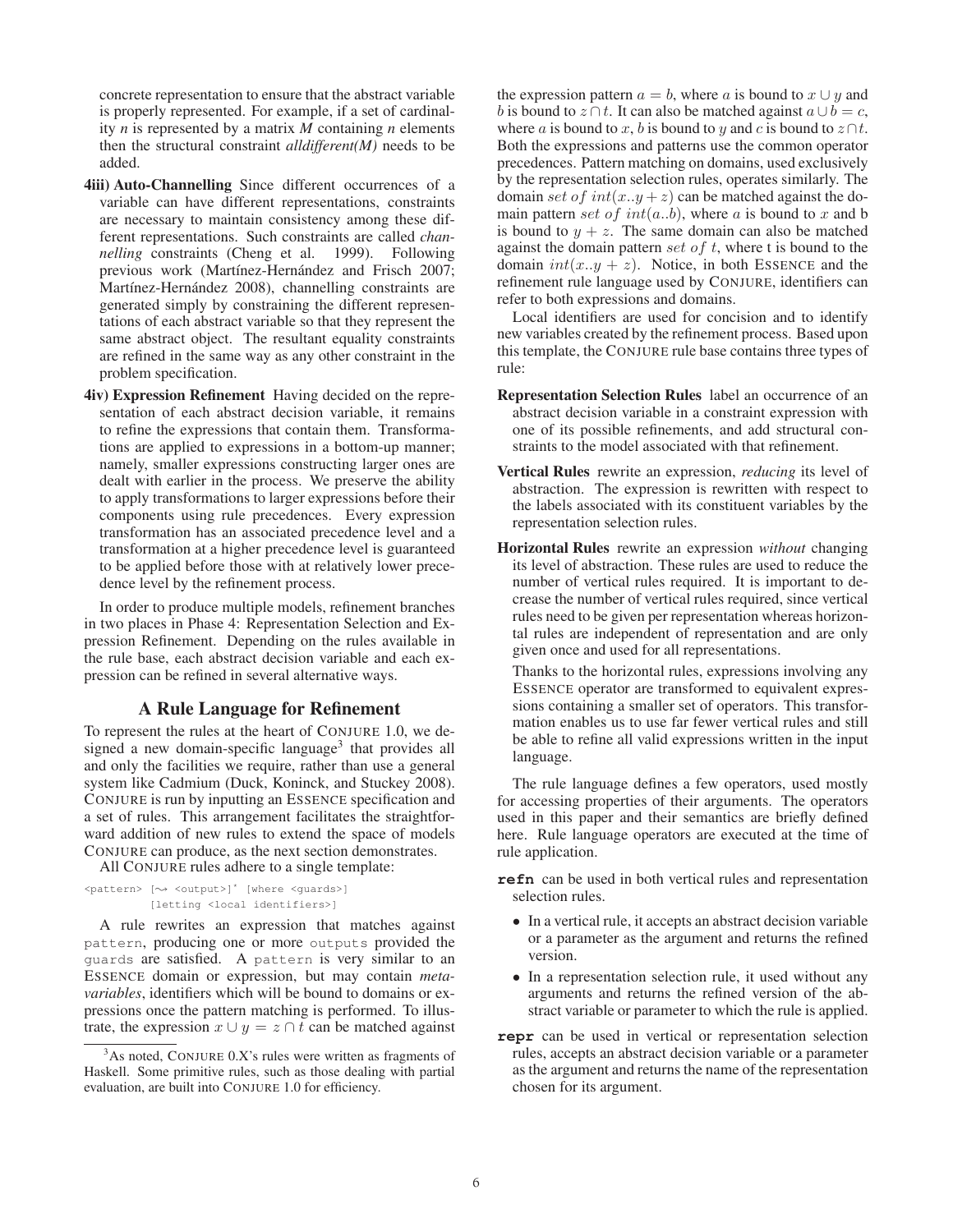- **indices** returns a k-tuple containing the ranges of the index values of a k-dimensional matrix. The usual tuple projection operator ([]) can be used to access individual elements of the returned value.
- **::** is an infix operator to check type constructor matching. Accepts two arguments, an expression and a type constructor name and returns a Boolean value.
- **domSize** accepts a finite domain as an argument, and returns the number of elements in this domain.

We will explain and illustrate the operation of each of the three types of rule by means of an example involving the refinement of the following simple ESSENCE specification:

```
given x, y : int(0..9)find f : function (total) int(0..9) \rightarrow int(0..9)such that f(x) = y, |preimage(f, x)| = y
```
This specification contains two constraints and a single abstract decision variable  $f$ , a total function  $f$  mapping digits to digits. preimage  $(f, x)$  is the set of all values that are mapped to  $\times$  by  $f$ .

This is a trivial problem, but it serves to illustrate the refinement process. After parsing, validation and type checking, CONJURE arrives at the refinement phase. Representation selection rules are the first to be applied, in Phase 4ii. Consider the following pair of representation selection rules for total functions, which encode one- and two-dimensional matrix representations of a function respectively.

```
function (total) fr \rightarrow to
     \rightsquigarrow Matrix1D
     \rightsquigarrow matrix indexed by [fr] of to
     where fr :: int
function (total) fr \rightarrow to
     \rightsquigarrow Matrix2D
     \rightsquigarrow matrix indexed by [fr,to] of bool
      \rightsquigarrow \forall i : fr . ((\sum j : to . refn[i,j]) = 1)
     where fr :: int, to :: int
```
These rules output the identifiers for the representation (Matrix1D and Matrix2D), the variables in the representation and the structural constraints on these variables, if any. The operator  $r \in f$ n returns the refined version of the abstract variable to which the representation selection rule is applied.

The 1-d matrix is indexed by the domain of the original function whose elements are decision variables with domain equal to the range of the original function. Hence,  $f(i) = v$ is represented by assigning the ith element of the matrix  $\nu$ . Since the matrices supported by ESSENCE' are indexed by integers, there is a guard requiring that the function has an integer domain. There is no such guard on the range of the function — it might have an arbitrarily complex type, in which case the 1-d matrix will be further refined.

The 2-d matrix is indexed by the domain and range of the original function, hence both are required to have an integer domain. Each element of the matrix is a Boolean variable and  $f(i) = v$  is represented as  $m[i, v] = true$ . This rule has a third output, a structural constraint that ensures the function is total. This is not necessary in the 1-d representation because each variable must be assigned a value.

In the constraints in the specification, there are two occurrences of f. Either of the two rules above may fire on either occurrence, hence refinement branches four ways. We will focus on a single branch in which the 1-d rule has fired on the occurrence in the first constraint, and the 2-d rule has fired on the occurrence in the second. Since the same abstract variable is being represented in two different ways, a channelling constraint is required, and is added in Level iii, giving the intermediate specification:

```
given x,y: int(0..9)
find f : function (total) int(0..9) \rightarrow int(0..9)find f1: matrix indexed by [int(0..9)] of int(0..9)
find f2: matrix indexed by [int(0..9),int(0..9)] of bool
such that
  f#Matrix1D(x) = y,
  |preimage(f#Matrix2D,x)| = y,
  ∀ i: int(0..9) . ((\sum j: int(0..9) . f2[i,j]) = 1),
  f#Matrix1D = f#Matrix2D
```
For demonstration purposes, occurrences of  $f$  in unrefined expressions are labelled using a hash sign with their chosen representation. For instance in the above intermediate problem specification f#Matrix1D means the instance of decision variable f with representation Matrix1D. The vertical rules use the labels to refine these expressions with respect to their chosen representations. To illustrate, consider this vertical rule for function application, where the 1-d matrix representation has been selected for the function:

 $f(i) \rightsquigarrow$  refn(f)[i] **where** f :: function, repr(f) = Matrix1D

Here, refn(f#Matrix1D) returns the corresponding concrete variable,  $f1$ . Similarly, repr (f) returns the identifier for the representation chosen, corresponding to the first output of the representation selection rules. Following the application of the above rule, the first constraint is rewritten to:

```
f1[x] = y
```
We now consider an example of a horizontal rule:

 $|s| \leadsto \sum i : s . 1$  where s :: set

This rule replaces the cardinality operator with a summation counting the elements in the set, eliminating the need for a dedicated vertical rule for cardinality. This horizontal rule doesn't result in a poorer model compared to a dedicated vertical rule, it simply decreases the number of vertical rules required. Following its application, the second constraint becomes:

 $(\sum i : preimage(f*Matrix2D, x) . 1) = y,$ 

The following is a vertical rule to refine quantification over inverse function application:

 $\sum i$  : preimage(f,j) . k  $\sim$   $\sum i$  : r . m[i,j] \* k **where** f :: function, repr(f) = Matrix2D **letting**  $m$  be refn(f),  $r$  be indices( $m$ )[1]

Note the introduction of local identifiers, m and  $r$ , for concision. This rule operates in the context of the selection of the Matrix2D representation, transforming the sum over the elements of the inverse of the function into a summation over the indices of the matrix. Following the application of this rule, the second constraint becomes: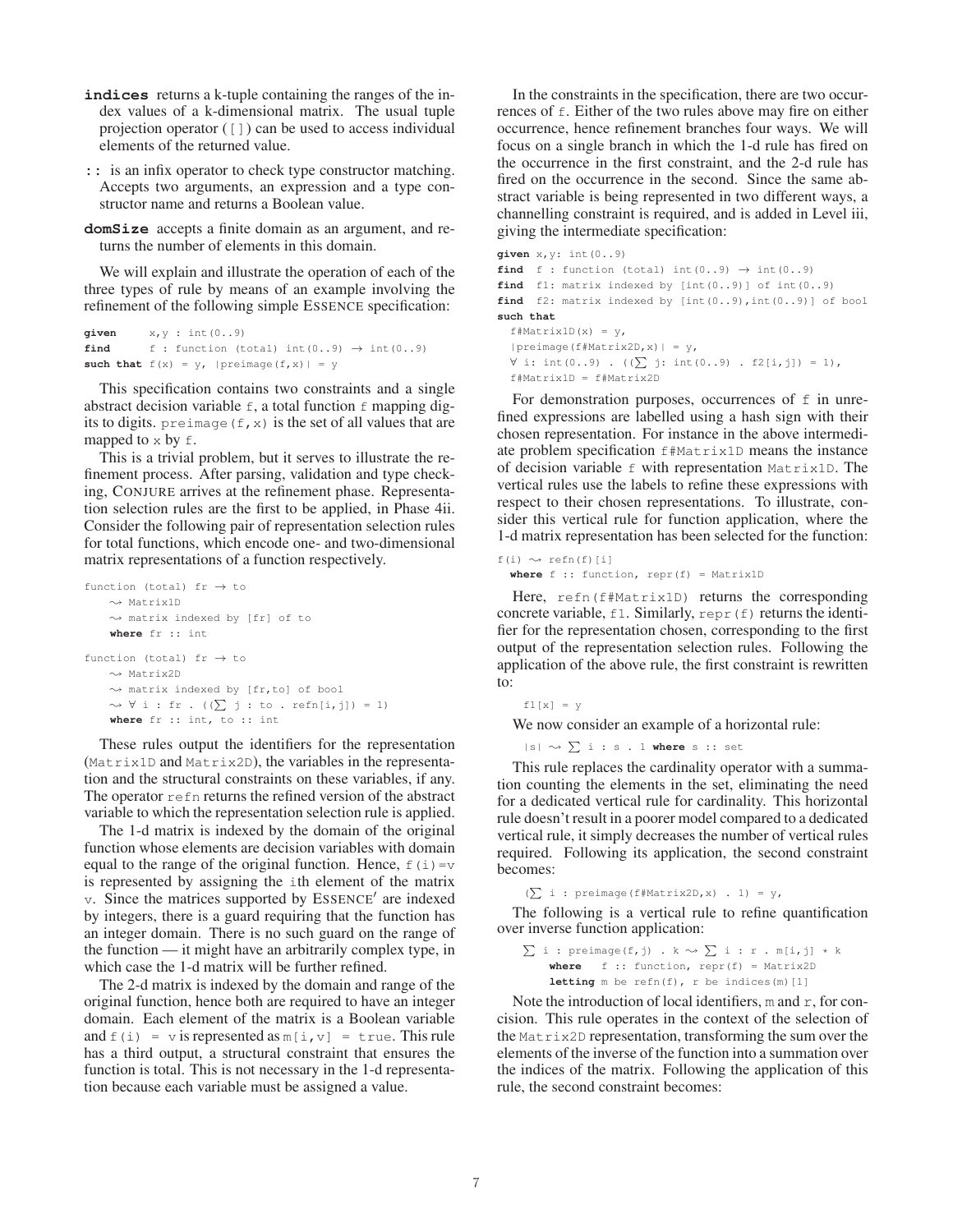$\sum i : int(0..9)$  . f2[i,x] = y

Partial evaluation has removed the redundant 1. Finally, we demonstrate the refinement of the channelling constraint between the two representations of the same abstract decision variable. The following horizontal rule removes the need for a vertical rule between every pair or representations for function variables. It transforms an equality between two functions to a universal quantification over the intersection of values being mapped by these two functions and imposing equality on the actual mappings.

```
a = b \rightsquigarrow (defined(a) = defined(b))\wedge \forall i : defined(a) . (a(i) = b(i))
    where a :: function, b :: function
```
When applied to the last constraint a is substituted by f#Matrix1D and b is substituted by f#Matrix2D. The first component of the conjunction is then evaluated  $true$  and subsequently removed from the conjunction. Furthermore, defined(f#Matrix1D) is replaced with int(0..9) as f is a total function. Eventually, the channeling constraint is transformed to the following.

∀ i : int(0..9) . (f#Matrix1D(i) = f#Matrix2D(i))

The vertical rule for handling function application is already given for Matrix1D. The following is a similar rule for Matrix2D.

```
f(i) \rightsquigarrow \sum j : r . m[i, j] * jwhere f :: function, repr(f) = Matrix2D
    letting m be refn(f), r be indices(m)[1]
```
After the function applications are refined,

 $∀ i: int (0..9) . (f1[i] = ( $\sum j: int (0..9)$ . f2[i,j] * j))$ 

This expression is now in normal form, namely, no other rule is applicable to it. The final model generated is:

```
given x,y: int(0..9)
find f1: matrix indexed by [int(0..9)] of int(0..9)
find f2: matrix indexed by [int(0..9),int(0..9)] of bool
such that
 f1[x] = y,
  (\sum i: int(0..9) . f2[i,x]) = y,∀ i: int (0..9) . ((∑ j: int (0..9) . f2[i,j]) = 1),∀ i: int (0..9). f1[i] = (<math>\sum j: int (0..9). f2[i,j] * j</math>)
```
CONJURE automatically removes the find f statement when  $\epsilon$  no longer occurs in any of the constraints.

The output of CONJURE is ESSENCE' annotated with some *metadata*. The metadata enables any solution to an instance of an ESSENCE' model to be automatically reexpressed as a solution to the original ESSENCE specification. The metadata are inserted to the output model file as line comments and tools dealing with ESSENCE' input are simply expected to ignore them.

## The CONJURE Rule Base and Its Extension

Refining ESSENCE specifications is a complex task. In order to cover the entire ESSENCE language, CONJURE must be able to cope with arbitrarily nested expressions of decision variables with arbitrarily nested abstract types. In order to deal with this complexity, CONJURE 0.X resorted

to *flattening* an input specification: decomposing nested expressions into atomic constraints through the introduction of auxiliary variables. A refinement rule was then provided for each flat constraint (for the fragment of ESSENCE that CON-JURE 0.X considered). However, the flattening process can mask the structure of the original specification and lead to weaker models as the following example demonstrates.

Consider the constraint: (a ∪ b)  $\subseteq$  (c ∩ d). Flattening this constraint gives the constraints  $aux0 = a \cup b$ ,  $aux1 = c \cap d$ ,  $aux0 \subseteq aux1$  containing two auxiliary set variables. This is expensive: each auxiliary set variable incurs the cost of a set of concrete variables and constraints to represent it. This cost increases considerably if the sets have nested types. If we do not flatten, we can use horizontal rules to rewrite the expression to a far more efficient pair of quantified expressions:

```
∀ i : a . (i ∈ c ∧ i ∈ d), ∀ i : b . (i ∈ c ∧ i ∈ d)
```
As we have seen, therefore, CONJURE 1.0 refines at a *finer grain* than CONJURE 0.X, refining expressions rather than entire constraints, hence eliminating the need for flattening. Even so, a large number of rules are ostensibly required to refine all of ESSENCE. The key to reducing this number are the horizontal rules, which rewrite expressions into a form for which we have a vertical rule, as per the cardinality horizontal rule in the previous section. Horizontal rules are *representation independent* — a horizontal rewrite of an expression is valid irrespective of the concrete representation of its constituent variables. Hence, the horizontal rules reduce the set of vertical rules required and the set of horizontal rules does not grow as new representations are added.

Using horizontal rules we have been able to reduce the set of rules required for each ESSENCE type. For each representation of an abstract type, a representation selection rule is required as well as a small set of vertical rules. For set, multiset, relation, and partition variables, one vertical rule per quantifier is necessary. For functions, vertical rules are required for function application, quantification over the inverse of the function and quantification over the 'defined' elements of a partial function. Consequently, at present CON-JURE 1.0 has 37 representation selection rules, and 96 vertical and horizontal rules.

The use of horizontal rules to keep vertical rules to a minimum also reduces the effort of adding new representations to the system. To illustrate, consider adding rules to support the Gent representation of sets (Jefferson 2007). The properties of this representation are irrelevant — this example is chosen as being a non-trivial, unusual representation of a set typical of a representation one might wish to add to those already present in the rule base. In brief, a set S of integers drawn from some range  $d$  is represented by a matrix  $q$ , indexed by  $d$ , of decision variables with domain  $0..n$ , where *n* is either the fixed or the maximum cardinality of S. Element i is in S iff  $g[i]$  is non-zero. Furthermore, the non-zero elements of  $q$  are required to be in ascending order. If, for example,  $S = \{1, 2, 4\}$ , drawn from 1..5, then  $g = [1, 2, 0, 3, 0]$ . Just four rules, in addition to the existing horizontal rules, are necessary to integrate the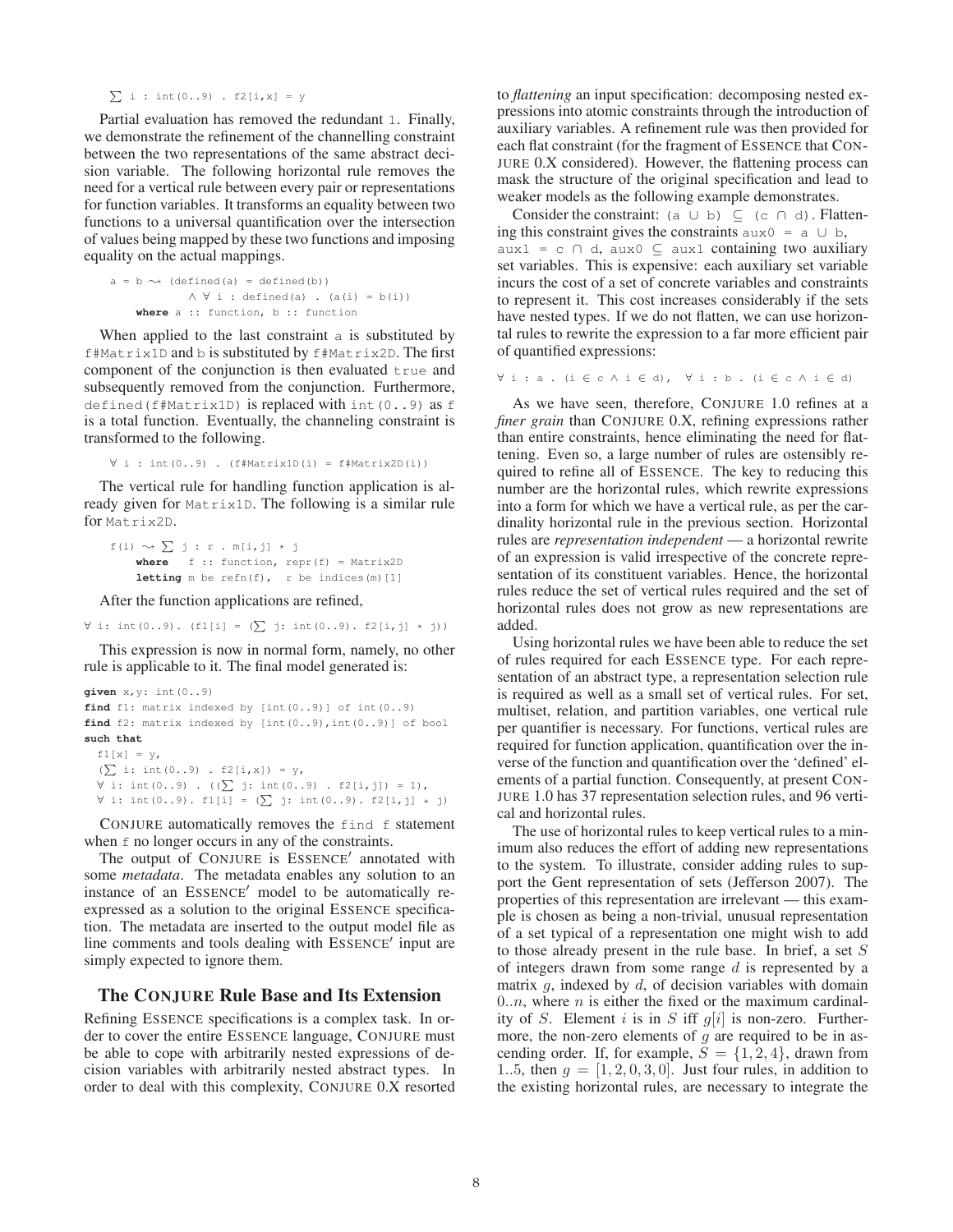| set of $\tau$                                               | [Representation selection] |
|-------------------------------------------------------------|----------------------------|
| $\rightsquigarrow$ Gent                                     |                            |
| $\rightsquigarrow$ matrix indexed by [ $\tau$ ] of int(0n)  |                            |
| $\rightsquigarrow \forall i : \tau$ . ((refn[i] = 0) V      |                            |
| $\text{refn}[i] = 1 +$                                      |                            |
| $(\sum j : int( i-1) \cap \tau . (refn[j] > 0))))$          |                            |
| where $\tau$ :: int                                         |                            |
| <b>letting</b> n be domSize $(\tau)$                        |                            |
| $\forall i : s \cdot k$                                     | [Vertical]                 |
| $\rightsquigarrow \forall i : r . (m[i] > 0) \Rightarrow k$ |                            |
| where $s :: set$ , repr(s) = Gent                           |                            |
| <b>letting</b> $m$ be refn(s), $r$ be indices( $m$ ) [0]    |                            |
| $\exists i : s \cdot k$                                     | [Vertical]                 |
| $\rightsquigarrow$ $\exists$ i : r . (m[i] $>$ 0) $\land$ k |                            |
| where $s :: set$ , repr(s) = Gent                           |                            |
| <b>letting</b> $m$ be refn(s), $r$ be indices( $m$ ) [0]    |                            |
| $\Sigma$ i: s.k                                             | [Vertical]                 |
| $\rightsquigarrow$ $\sum$ i : r . (m[i] $>$ 0) * k          |                            |
| where $s :: set$ , repr(s) = Gent                           |                            |
| <b>letting</b> m be refn(s), r be indices(m) $[0]$          |                            |

Figure 2: The four refinement rules sufficient to integrate the Gent representation of sets into CONJURE.

Gent representation fully into CONJURE 1.0 (Fig.2), such that any of the set operators available in ESSENCE can be refined. In this respect, CONJURE 1.0 is clearly superior to Conjure 0.X, which would require a distinct rule for every operator and for every combination of representations of the arguments of that operator. We estimate that CONJURE 0.X would require up to 85 rules to add the Gent representation in addition to the existing two set representations. Adding a fourth representation to CONJURE 0.X would require even more rules.

#### Evaluation

A milestone achieved uniqely by CONJURE 1.0 is full coverage of ESSENCE: it has at least one variable representation rule for every abstract variable type, and rules for the operators defined on them. We now test the hypothesis that the kernels of constraint models written by experts can be automatically generated by refining a problem's specification. We wrote specifications for a diverse set of 32 benchmark problems drawn from the literature and refined them with CONJURE. Table 1 presents the results: the number of generated models, papers that contain a kernel CONJURE 1.0 generate and the abstract parameters and variables involved in the problem. Papers containing  $n$  kernels generated by CONJURE 1.0 are labelled  $\times n$ . Notice the variety of decision variable types involved in the benchmark problems, representing a proof that the current collection of rules, the rewrite rule language, and the Conjure system as a whole is capable of refining a variety of abstract problem specifications into concrete models.

The number of models generated for a problem specification depends on the number of representation options for the involved abstract decision variables. For instance, the *Maximum Density Still Life* contains a set decision variable

whose elements are tuples and currently the system has only one variable selection rule that matches this type. Problems such as *Magic Hexagon* only contain decision variables that are concrete, so do not require refinement. We did find papers containing kernels which we are currently unable to generate, for example for *Langford's Number Problem* and *Maximum Density Still Life*. These come from complex reformulations of the problem. In each of these cases, an alternative ESSENCE specification would allow CONJURE to generate the missing kernel.

Further research is necessary to improve the quality of generated models. This is not surprising since producing a good model is well known to be difficult even by human modellers. We have established that good rewrite rules are applicable to many problems and we hope as our refinement rules database improves further, we will produce better models for all problems.

The following is an example where a specific rule helps producing better models. A common method of iterating over pairs of distinct elements in a set is to use an expression like  $\forall i, j : s.(i \neq j) \Rightarrow k$ . Constraints of this form arise in many problems, including *Golomb ruler* and *Social golfers*. Our standard rules would refine  $i \neq j$  using the representation chosen for the elements of s, which can lead to a complex constraint. However, if  $s$  is represented with the explicit representation then  $i \neq j$  is true if and only if i and j are represented by different elements of the matrix in the refinement. This leads to the rule:

 $\forall i,j : s . (i \neq j) \Rightarrow k \rightsquigarrow$  $\forall \ i', j' \ : \ r \ . \ (i' \neq j') \ \Rightarrow \ k \ \{i \ \mapsto \mathfrak{m}[i'], j \ \mapsto \mathfrak{m}[j']\}$ **where** s :: set, repr(s) = Explicit **letting** m be refn(s), r be indices(m)[0]

The substitution operator used in the above rule is a part of the rule language:  $a \{b \mapsto c\}$  replaces every occurrence of b found in a with c.

#### Conclusion and Future Work

We have presented the CONJURE 1.0 automated constraint modelling system and demonstrated its ability to reproduce the kernels of the constraint models of 32 benchmark problems found in the literature. It achieves full coverage of the ESSENCE language via a new domain-specific rule language, whose features include: fine-grained refinement to avoid the need for flattening, which, as we have demonstrated, can impair the models produced; horizontal rules that normalise expressions to reduce considerably the total number of rules necessary for refinement; easy extensibility.

In future we of course wish to go beyond model kernels to produce full models of the same quality as those found in the literature, including symmetry breaking and implied constraints. CONJURE's flexible rule-based architecture is ideally placed to achieve these aims in large part by adding new rules to those available (cf. the example in the previous section). Furthermore, we will prune the set of models produced to contain only the most effective models. In part, we plan to achieve this by applying a prioritisation system to rule application. This will allow refinement paths that are provably superior to dominate those shown to be weaker.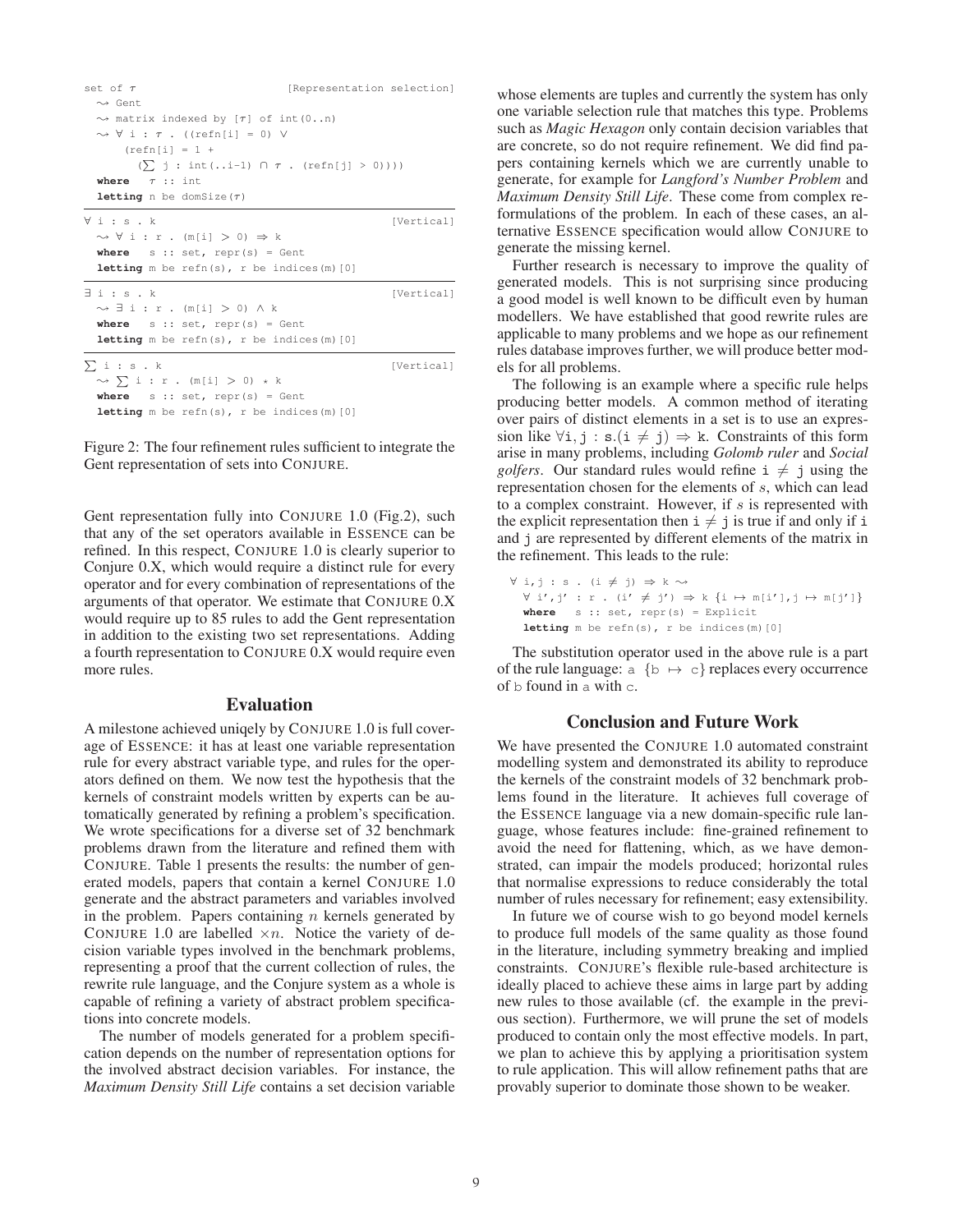| Table 1: Runnning CONJURE on benchmark problems. |  |  |  |
|--------------------------------------------------|--|--|--|
|--------------------------------------------------|--|--|--|

| Problem name                           | Models         | Reference                                                    | Nb. abstract params <sup>2</sup> and vars         |
|----------------------------------------|----------------|--------------------------------------------------------------|---------------------------------------------------|
| Car Sequencing                         | 128            | (Gravel, Gagné, and Price 2005)                              | 4 functions, 1 relation                           |
| Template Design                        | 16             | (Proll and Smith 1998)                                       | 2 function variables, 1 mapping msets to integers |
| Low Autocorellation Binary Sequences   | $\overline{4}$ | (Gent and Smith 1999)                                        | 1 function                                        |
| Golomb Ruler                           | 81             | (Smith, Stergiou, and Walsh 2000; Prestwich 2003)            | 1 set                                             |
| All-interval series                    | 8              | (Choi and Lee 2002)                                          | 2 functions                                       |
| Vessel loading                         | 256            | (Brown 1998)                                                 | 9 functions, 1 mapping from a set                 |
| Perfect Square Placement               | 1024           | (Cambazard and O'Sullivan 2010)                              | 2 functions                                       |
| <b>Social Golfers</b>                  | 3              | (Kiziltan and Hnich 2001; Hawkins, Lagoon, and Stuckey 2005) | multiset of partitions                            |
| Progressive Party                      | 81             | (Smith et al. 1995)                                          | 1 set, 1 set of functions                         |
| Schur's Lemma                          | 81             | (Flener et al. $2002b$ ) $\times 2$                          | 1 partition                                       |
| <b>Traffic Lights</b>                  | $\overline{2}$ | (Hower 1998)                                                 | 1 set of functions mapping integers to tuples     |
| <b>Magic Squares</b>                   | 1              | (Refalo 2004)                                                | 12-dimensional matrix                             |
| <b>Bus Driver Scheduling</b>           | 27             | (Muller 1998)                                                | 1 set of sets, 1 partition                        |
| Magic Hexagon                          | -1             | Model from CSPLib 23                                         | 12-dimensional matrix                             |
| Langford's Number Problem              | 32             | (Hnich, Smith, and Walsh 2004)                               | 1 function                                        |
| Round Robin Tournament Scheduling      | 27             | (Frisch, Jefferson, and Miguel 2004)                         | 1 relation between 2 integers and 1 set           |
| <b>BIBD</b>                            | 16             | (Petrie 2005)                                                | 1 relation between 2 unnamed types                |
| Balanced Academic Curriculum Problem   | 512            | (Hnich, Kiziltan, and Walsh 2002)                            | 2 functions, 1 relations                          |
| Rack Configuration Problem             | 288            | (Kiziltan and Hnich 2001)                                    | 7 functions, 1 mapping integers to sets           |
| Maximum Density Still Life             | -1             | (Smith 2006)                                                 | 1 set of tuples                                   |
| Word Design for DNA Computing          | 16             | Model from CSPLib 33                                         | 1 set of functions                                |
| Warehouse Location Problem             | 16             | (Van Hentenryck 1999)                                        | 3 functions, 1 mapping tuples to integers         |
| Fixed Length Error Correcting Codes    | 16             | (Frisch, Jefferson, and Miguel 2003)                         | 2 functions, 1 mapping tuples to integers         |
| Steel Mill                             | $\overline{4}$ | (Flener et al. 2002a)                                        | 3 functions, 1 from sets                          |
| N-Fractions Puzzle                     | 16             | (Frisch, Jefferson, and Miguel 2004)                         | 1 function                                        |
| <b>Steiner Triple Systems</b>          | 9              | (Kiziltan and Hnich 2001; Hawkins, Lagoon, and Stuckey 2005) | 1 set of sets                                     |
| N-Queens Problem                       | $\overline{4}$ | (Hnich, Smith, and Walsh $2004 \times 2$                     | 1 function                                        |
| Peaceably Co-existing Armies of Queens | 1              | (Smith, Petrie, and Gent 2004)                               | 1 set of tuples                                   |
| Maximum Clique Problem                 | 81             | (Regin 2003)                                                 | 1 set, 1 set of sets                              |
| <b>Graph Colouring</b>                 | $\overline{4}$ | (Hao and Dorne 1996; Chang, Chen, and King 1997)             | 1 function                                        |
| <b>SONET Configuration</b>             | 27             | (Frisch et al. $2005b$ ) <sup>1</sup>                        | 1 mset of sets, 1 set of sets                     |
| Knapsack Problem                       | 36             | (Sellmann 2009)                                              | 2 functions, 1 set                                |

[1] Some models in this paper have set variables, which CONJURE currently always refines.

[2] Since CONJURE operates at the problem class level, problem parameters need to be refined as well as decision variables.

#### Acknowledgements

Ozgur Akgun is supported be a Scottish Informatics and Computer Science Alliance (SICSA) scholarship. This research is supported by UK EPSRC grant no EP/H004092/1.

#### References

Bessiere, C.; Coletta, R.; Koriche, F.; and Sullivan, B. O. 2006. Acquiring constraint networks using a SAT-based version space algorithm. In *AAAI 2006*, 1565–1568.

Brown, K. N. 1998. Loading supply vessels by forward checking and unenforced guillotine cuts. In *17th Workshop of the UK Planning and Scheduling SIG*.

Cambazard, H., and O'Sullivan, B. 2010. Propagating the Bin Packing Constraint Using Linear Programming. In *CP 2010*. 129–136.

Chang, C.-M.; Chen, C.-M.; and King, C.-T. 1997. Using integer linear programming for instruction scheduling and register allocation in multi-issue processors. *Computers and Mathematics with Applications* 34(9):1 – 14.

Charnley, J.; Colton, S.; and Miguel, I. 2006. Automatic generation of implied constraints. In *Proc. of ECAI 2006*, 73–77. IOS Press.

Cheng, B.; Choi, K. M. F.; Lee, J. H. M.; and Wu, J. C. K. 1999. Increasing constraint propagation by redundant modeling: an experience report. *Constraints* 4(2):167–192.

Choi, C., and Lee, J. 2002. On the pruning behaviour of minimal combined models for permutation csps. In *CP 2002 Workshop on Reformulation*.

Duck, G. J.; Koninck, L. D.; and Stuckey, P. J. 2008. Cadmium: An implementation of acd term rewriting. In *ICLP*, 531–545.

Flener, P.; Frisch, A. M.; Hnich, B.; Kiziltan, Z.; Miguel, I.; and Walsh, T. 2002a. Matrix modelling: Exploiting common patterns in constraint programming. In *the International Workshop on Reformulating CSPs*, 27–41.

Flener, P.; Frisch, A. M.; Hnich, B.; Kiziltan, Z.; Miguel, I.; Pearson, J.; and Walsh, T. 2002b. Breaking row and column symmetries in matrix models. In *CP 2002*, 462–476.

Flener, P.; Pearson, J.; and Ågren, M. 2003. Introducing ESRA, a relational language for modelling combinatorial problems. In *LOPSTR 2003*, 214–232.

Frisch, A. M.; Jefferson, C.; Hernandez, B. M.; and Miguel, I. 2005a. The rules of constraint modelling. In *Proc. of the IJCAI 2005*, 109–116.